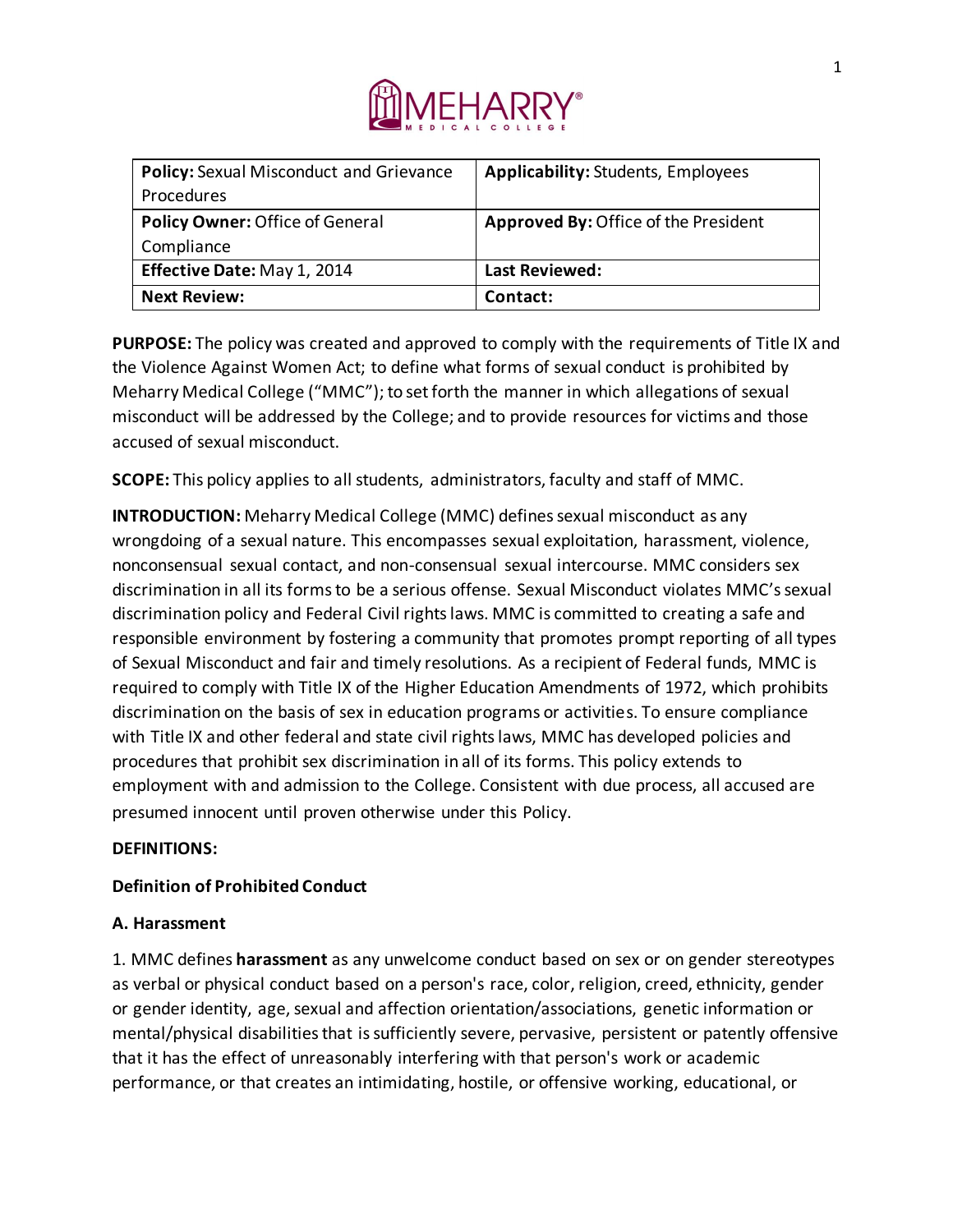

| Policy: Sexual Misconduct and Grievance | <b>Applicability: Students, Employees</b> |
|-----------------------------------------|-------------------------------------------|
| <b>Procedures</b>                       |                                           |
| Policy Owner: Office of General         | Approved By: Office of the President      |
| Compliance                              |                                           |
| Effective Date: May 1, 2014             | <b>Last Reviewed:</b>                     |
| <b>Next Review:</b>                     | Contact:                                  |

living environment, from both a subjective (the complainant's) and an objective (any reasonable person's) viewpoint.

2. MMC defines **non-discriminatory harassment** as verbal or physical conduct that is sufficiently severe, pervasive, persistent or patently offensive that it has the effect of unreasonably interfering with that person's work or academic performance, or that creates an intimidating, hostile, or offensive working, educational, or living environment, from both a subjective (the complainant's) and an objective (any reasonable person's) viewpoint.

3. MMC defines **sexual harassment** as unwelcome verbal or physical conduct of a sexual nature that has the effect of unreasonably interfering with an individual's work or academic performance or that creates an intimidating, hostile, or offensive working, educational, or living environment. A form of quid pro quo (this for that) sexual harassment exists when submission to or rejection of unwelcome sexual advances, requests for sexual favors or other verbal or physical conduct of a sexual nature results in adverse educational or employment action, or the threat of such adverse action, or limits or denies an individual's educational or employment access, benefits or opportunities.

4. MMC defines **retaliatory harassment** as verbal or physical conduct that occurs in response to a complaint of harassment. Zero tolerance extends to those who retaliate for complaints of harassment. MMC views retaliatory harassment to be just as severe as the initial harassment itself.

### **B. Sexual Misconduct**

Sexual Misconduct is a broad term encompassing sexual exploitation, harassment, nonconsensual sexual contact and non-consensual sexual intercourse. Sexual Misconduct can occur between strangers or acquaintances, including people involved in an intimate or sexual relationship. Sexual Misconduct can be committed by men or by women, and it can occur between people of the same or different sex. In order for individuals to engage in sexual activity of any type with each other, there must be clear consent. Consent is permission, freely given by word or action, by both participants in a sexual activity. Since two people may experience the same interaction in different ways, it is the responsibility of both parties to make certain that the other has consented before engaging in any sexual activity. Silence cannot be assumed to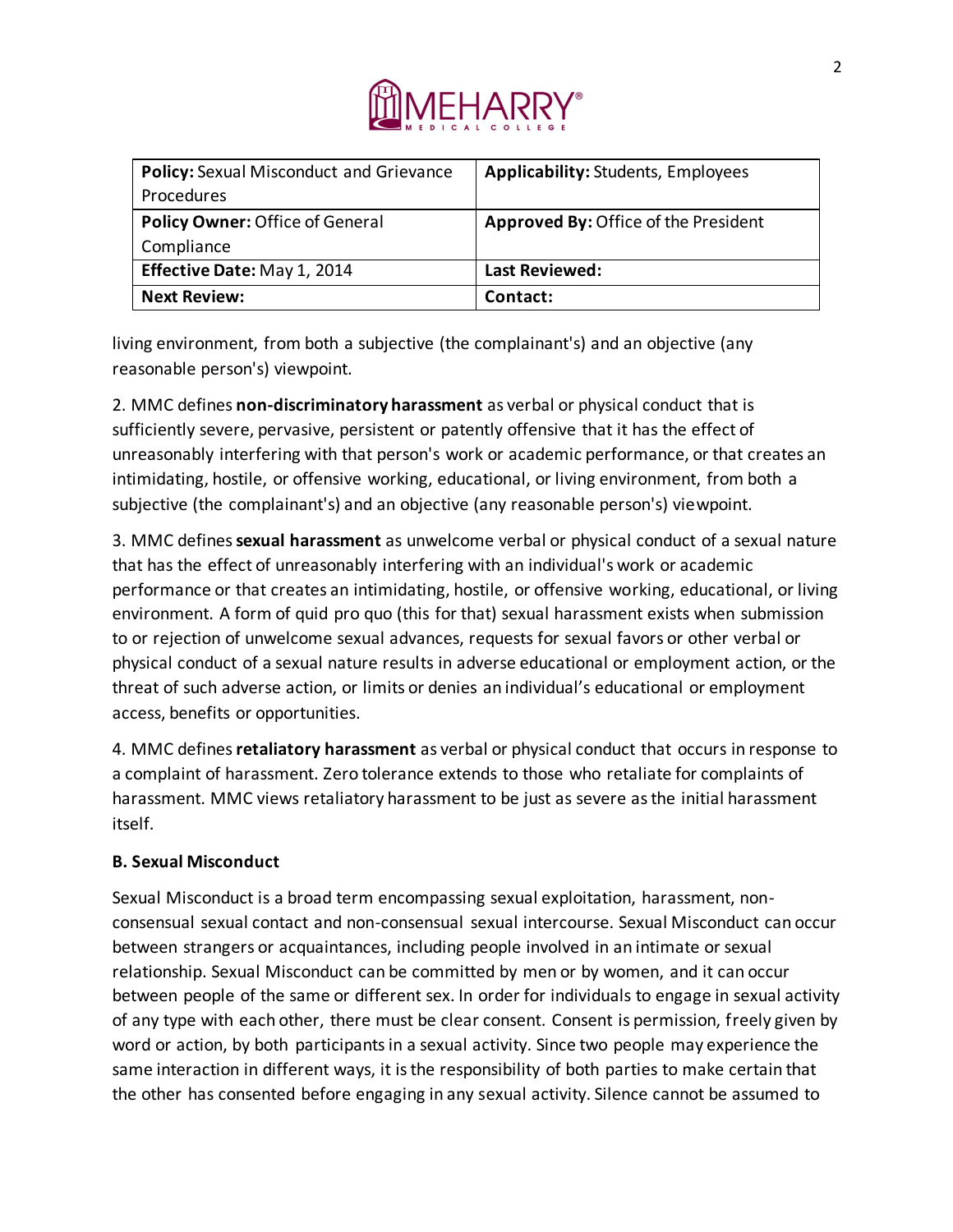

| Policy: Sexual Misconduct and Grievance | <b>Applicability: Students, Employees</b> |
|-----------------------------------------|-------------------------------------------|
| <b>Procedures</b>                       |                                           |
| <b>Policy Owner: Office of General</b>  | Approved By: Office of the President      |
| Compliance                              |                                           |
| Effective Date: May 1, 2014             | <b>Last Reviewed:</b>                     |
| <b>Next Review:</b>                     | Contact:                                  |

show consent. Consent to some form of sexual activity cannot be automatically taken as consent to any other sexual activity and consent may be withdrawn at any time. Persons using alcohol or other drugs are considered unable to give consent if they cannot appreciate the nature and implications of a sexual interaction. All individuals who consent to sex must be able to understand what they are doing. In order to give consent, one must be of legal age, which is 18 in the state of Tennessee. Consent cannot be procured by use of physical force, compelling threats, intimidating behavior, or coercion. Coercive behavior differs from seductive behavior in the type of pressure someone uses to get consent from another. When someone makes clear that he or she does not want sex, wants it to stop, or does not wish to go past a certain point of sexual interaction, continued pressure beyond that point is coercive. Persons who have sexual activity with someone whom they know to be - or could reasonably be expected to know to be mentally or physically incapacitated (substantially impaired by alcohol or other drug use or unconscious) are in violation of this policy. This policy also covers someone whose incapacity results from mental disability, sleep, involuntary physical restraint, or from the taking of socalled "date rape" drugs. Possession, use and/or distribution of any of these substances (including Rohypnol, Ketamine, GHB, Burundanga and others) is prohibited, and administering any of these drugs to another for the purpose of inducing incapacity is a violation of this policy.

1. Non-Consensual Sexual Contact is any intentional sexual touching, however slight, with any body part or object, by a man or a woman upon a man or a woman, without effective consent.

2. Non-Consensual Sexual Penetration refers to any sexual penetration (anal, oral, or vaginal), however slight, with any body part or object by a man or woman upon a man or woman, without effective consent.

3. Sexual Exploitation occurs when a person takes non-consensual or abusive sexual advantage of another to benefit or advantage anyone other than the one being exploited, and that behavior does not otherwise constitute another form of sexual misconduct. Examples of sexual exploitation include, but are not limited to, prostitution, non-consensual video or audiotaping of sexual or other private activity, exceeding the boundaries of consent (e.g., permitting others to hide in a closet and observe consensual sexual activity, videotaping of a person using a bathroom), engaging in voyeurism, or engaging in consensual sexual activity with another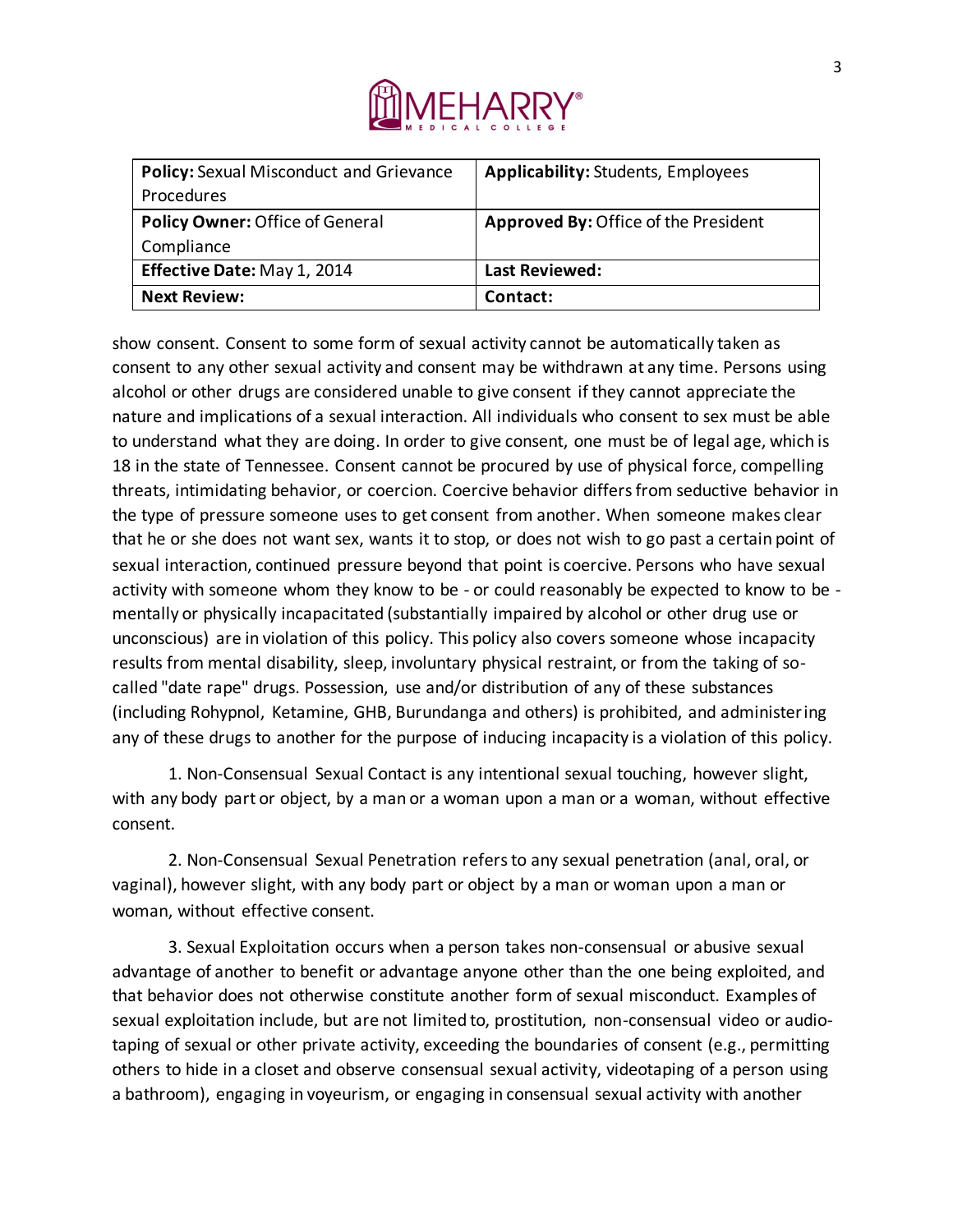

| Policy: Sexual Misconduct and Grievance | <b>Applicability: Students, Employees</b>   |
|-----------------------------------------|---------------------------------------------|
| <b>Procedures</b>                       |                                             |
| Policy Owner: Office of General         | <b>Approved By: Office of the President</b> |
| Compliance                              |                                             |
| Effective Date: May 1, 2014             | <b>Last Reviewed:</b>                       |
| <b>Next Review:</b>                     | Contact:                                    |

person while knowingly infected with human immunodeficiency virus (HIV) or other sexually transmitted disease (STD) and without informing the other person of such infection.

### **Consensual Relationships**

MMC does not intrude upon personal relationships that do not violate the policies of the College, cause harm to the safety of the MMC community, or increases the risk of harm to the safety and well-being of the MMC community. Consensual romantic or sexual relationships in which one party retains a direct supervisory or evaluative role over the other party are unethical, create a risk for real or perceived coercion, and are expressly a violation of the College's Amorous Relationship Policy. Therefore, person with direct supervisory, evaluative, grading, or academic advising responsibilities who are involved in such relationships must bring those relationships to the attention of their supervisor or the Deans (if relationship involves a student), and will likely result in the necessity to remove the employee from the supervisory, evaluative, grading, or academic responsibilities.

### **PROCEDURE:**

### **Reporting Guidelines**

### **A. Reporting an Incident of Sexual Misconduct**

Employees and students have a duty to report violations of this policy immediately upon receiving a compliant for sexual misconduct or observing or learning of conduct that is reasonably believed to be in violation of this policy. The Office of Human Resources (615.327.6336), the Office of the Dean in his/her schools; Office of Student Affairs (615.327.6435) the General Counsel's Office (615.327.6102), the Title IX Coordinator (615.327.6552) and Campus Safety & Security (615.327.6254) are equipped to receive such reporting. The Office of General Counsel shall be contact for any allegation(s) involving a faculty member.

### **B. Other Reporting Options**

In addition to the duty to report sexual misconduct to the proper College representatives, in some circumstances there is a duty to report allegations of criminal conduct to law enforcement. A victim of sexual misconduct has the option to report the incident to the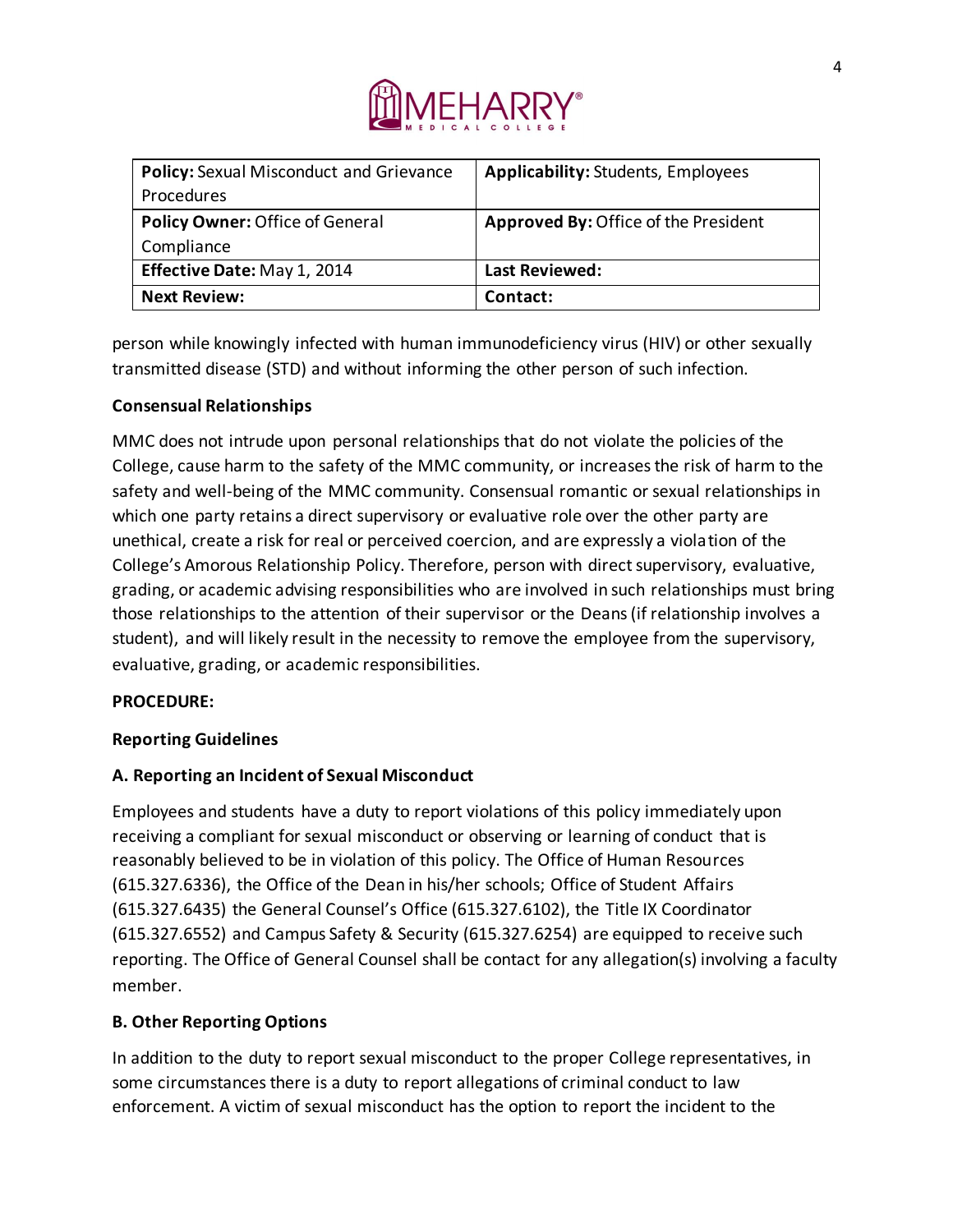

| Policy: Sexual Misconduct and Grievance | <b>Applicability: Students, Employees</b>   |
|-----------------------------------------|---------------------------------------------|
| <b>Procedures</b>                       |                                             |
| Policy Owner: Office of General         | <b>Approved By: Office of the President</b> |
| Compliance                              |                                             |
| Effective Date: May 1, 2014             | <b>Last Reviewed:</b>                       |
| <b>Next Review:</b>                     | Contact:                                    |

appropriate local law enforcement for the purpose of filing a criminal complaint and/or seeking and enforcing a no contact, retraining or similar court order and has the right to be assisted by the College in exercising this option. Please call 911 or the Metro Nashville Sexual Abuse Unit at (615.862.7540). A criminal investigation into an allegation of sexual misconduct does not relieve MMC of its duty and authority to conduct its own review of a compliant. The College will not wait for the conclusion of a criminal investigation to begin its own prompt investigation and resolution of an allegation of sexual misconduct. Conduct that may not be subject to criminal prosecution or sanctions may still be addressed through the College's disciplinary process, and/or findings of "not guilty" in a criminal case does not preclude a finding of responsibility in a campus disciplinary proceeding for violating MMC policy. Victims are advised to preserve physical evidence to support their compliant in the event they wish to pursue criminal actions.

### **Retaliation**

MMC will take steps to prevent and address any form of retaliation against the complainant. Information about the College's stance on retaliation can be found at http://intranet.mmc.edu/policies/policies/compliance/nonretaliationreporting.pdf

### **Rights Afforded to Sexual Assault Complaints**

Victims of sexual assault are entitled to specific rights, these rights include:

- The right to a prompt and equitable investigation and resolution of a compliant
- The right to file a complaint with the appropriate local law enforcement authorities for the purpose of filing a criminal complaint and/or seeking enforcing a no contact, retraining or similar court order.
- The right to be assisted by the College in seeking assistance from the local law enforcement.
- The right to request and receive a change in his/her living situation if such a change is reasonably available.
- The right to request and receive a change in his/her academic situation if such a change is reasonable.
- The right to be referred to on and off campus counseling, mental health or other student services for victims of sex offenses.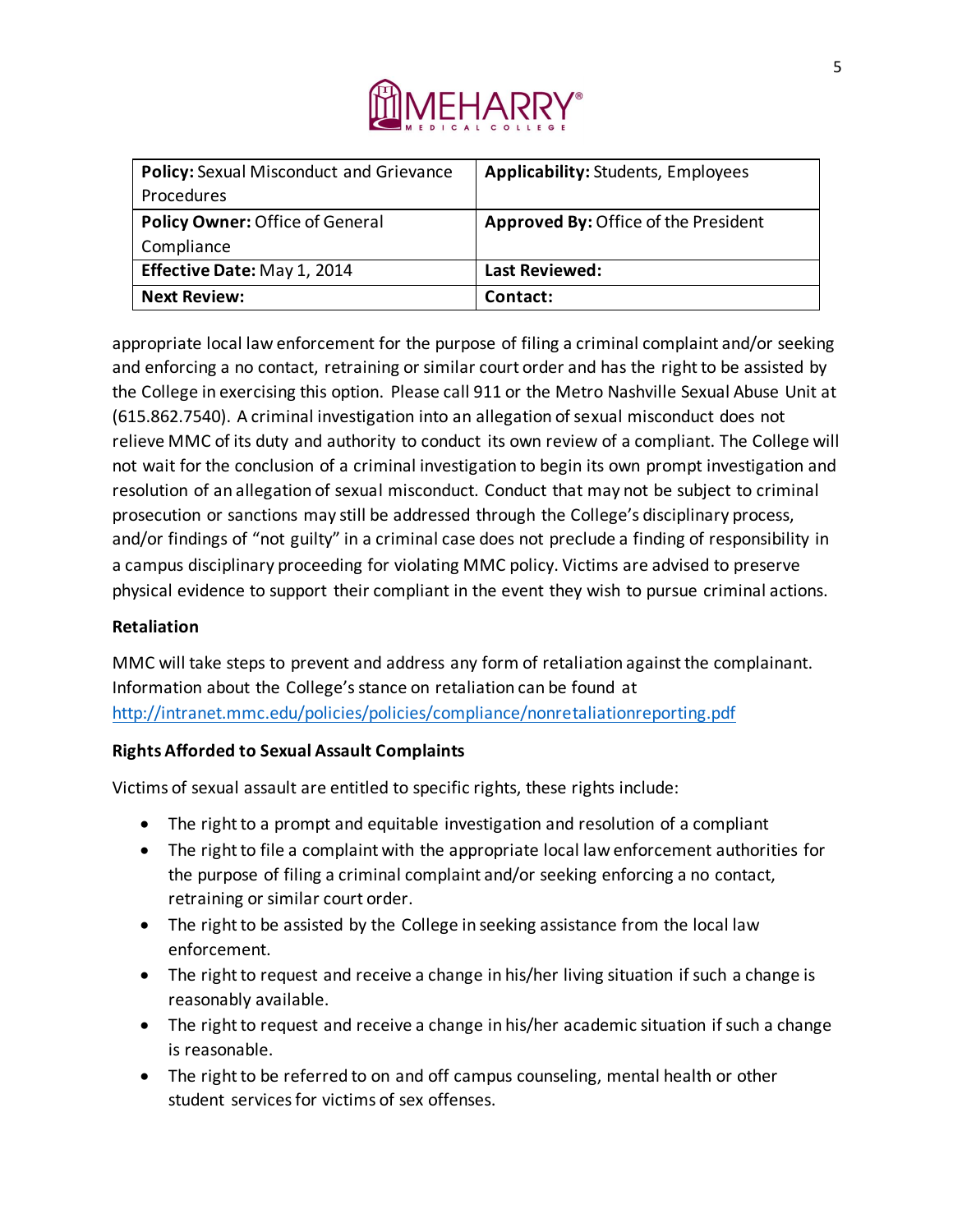

| <b>Policy:</b> Sexual Misconduct and Grievance | <b>Applicability: Students, Employees</b>   |
|------------------------------------------------|---------------------------------------------|
| <b>Procedures</b>                              |                                             |
| <b>Policy Owner: Office of General</b>         | <b>Approved By: Office of the President</b> |
| Compliance                                     |                                             |
| Effective Date: May 1, 2014                    | <b>Last Reviewed:</b>                       |
| <b>Next Review:</b>                            | Contact:                                    |

- The right to file a complaint on campus and to avail him/herself of the process for doing so including, but not limited to, adequate reliable, and impartial investigation of the complaint; an equal opportunity to present relevant witnesses and other evidence;
- The Family Educational Rights and Privacy Act (FERPA) permits a school to disclose to the student victim information about the sanction imposed upon a student who was found to have engaged in volatile behavior when the sanction directly relates to the victim. Furthermore, when the conduct involves allegations of a crime of violence or a non-forcible sex offense, a postsecondary institution is required to simultaneously provide written notification of the final results of a disciplinary proceeding against the alleged perpetrator to both the victim and the alleged perpetrator, regardless of whether the institution concluded that a violation was committed.

### **Resolution of Sexual Misconduct Complaints**

MMC will act promptly in response to information that an incident of an assault, harassment or other form of sexual misconduct has occurred. Any conduct that is in violation of the Sexual Misconduct policy will be investigated and addressed in a timely manner.

# **A. Confidentiality**

If a complainant request confidentiality or asks that the compliant not be pursued, MMC will take all reasonable steps to conduct the investigation and respond to the complaint within the conditions requested. If the complainant insists that their name or other identifiable information not be disclosed to the alleged perpetrator, the investigator must inform the complainant that MMC's ability to respond may be limited due to the restriction. MMC must evaluate all requests in the context of its responsibility to provide a safe and nondiscriminatory environment for all students. Therefore, all requests for confidentiality will be weighed against the following factors:

- The seriousness of the alleged harassment
- The complainant's age
- Whether there have been other complaints about the same individual; and
- The alleged perpetrators' rights to receive information about the allegation under FERPA.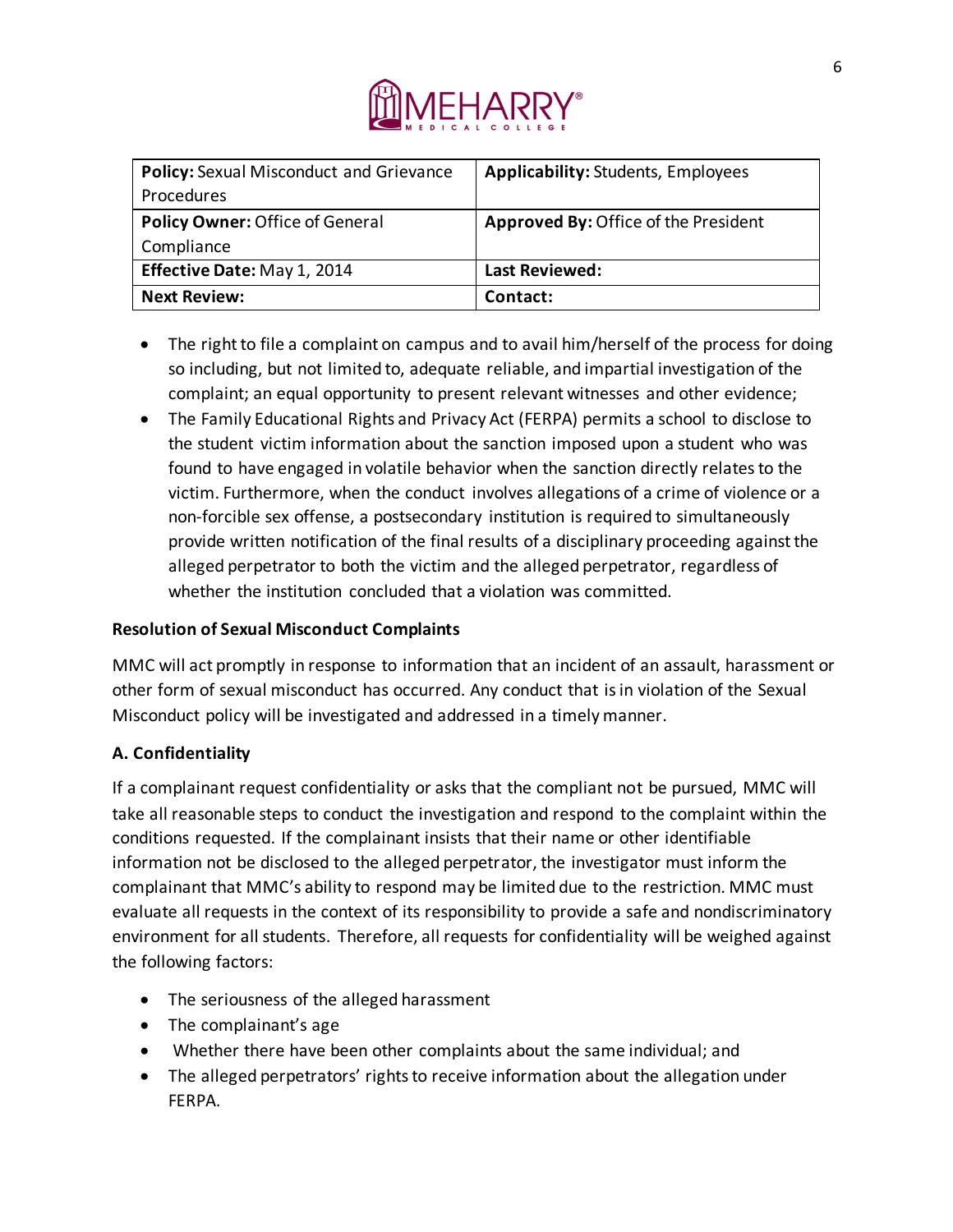

| Policy: Sexual Misconduct and Grievance | <b>Applicability: Students, Employees</b>   |
|-----------------------------------------|---------------------------------------------|
| <b>Procedures</b>                       |                                             |
| Policy Owner: Office of General         | <b>Approved By: Office of the President</b> |
| Compliance                              |                                             |
| Effective Date: May 1, 2014             | <b>Last Reviewed:</b>                       |
| <b>Next Review:</b>                     | Contact:                                    |

If MMC cannot ensure confidentiality, the investigator will inform the complainant. If disciplinary action cannot be taken against the alleged perpetrator because of the complainant's insistence of confidentiality, MMC may pursue other steps to limit the effects of the alleged conduct and prevent its recurrence.

# **B. Investigation of Sexual Misconduct**

Step One: **Investigation.** Any individual can contact any of the designated offices under "Reporting Guidelines" to report allegations of sexual misconduct. The report is given to a designated Title IX coordinator to investigate. The Title IX investigator will conduct a prompt investigation. All initial investigations are thorough and impartial and conducted in a manner in which the Title IX investigator deems appropriate. If warranted, preliminary administrative actions (e.g. interim suspension, restricted access to campus facilities, no contact orders, academic modification, etc.) may be taken to preserve the safety and continuity of the College.

Step Two: **Informal Resolution.** With the consent of the complainant and the alleged perpetrator, and if the Title IX coordinator in consultation with the Office of General Counsel and the appropriate Office of the Dean, deems the circumstances to warrant doing so, a matter may be resolved through non-disciplinary interventions (e.g., educational, counseling, academic accommodations). A complainant has the right to end the informal process at any time and begin a formal student conduct proceeding. Mediation, even on a voluntary basis, is not an appropriate means of resolving a sexual assault complaint.

Step Three: **Formal Student Conduct Action (if initiated)** Should informal resolution be inappropriate or unattainable, the matter will be referred to MMC's Student Disciplinary Committee (SDC). The Committee is composed of two faculty members from each school and one student. Additionally, for Title IX matters only, a Title IX coordinator will be a non-voting member of the Committee.

# **C. Standard of Evidence**

MMC utilizes a standard of preponderance of the evidence (i.e. it is more likely than not that the sexual assault, harassment or another form of sexual misconduct occurred) when reviewing a complaint.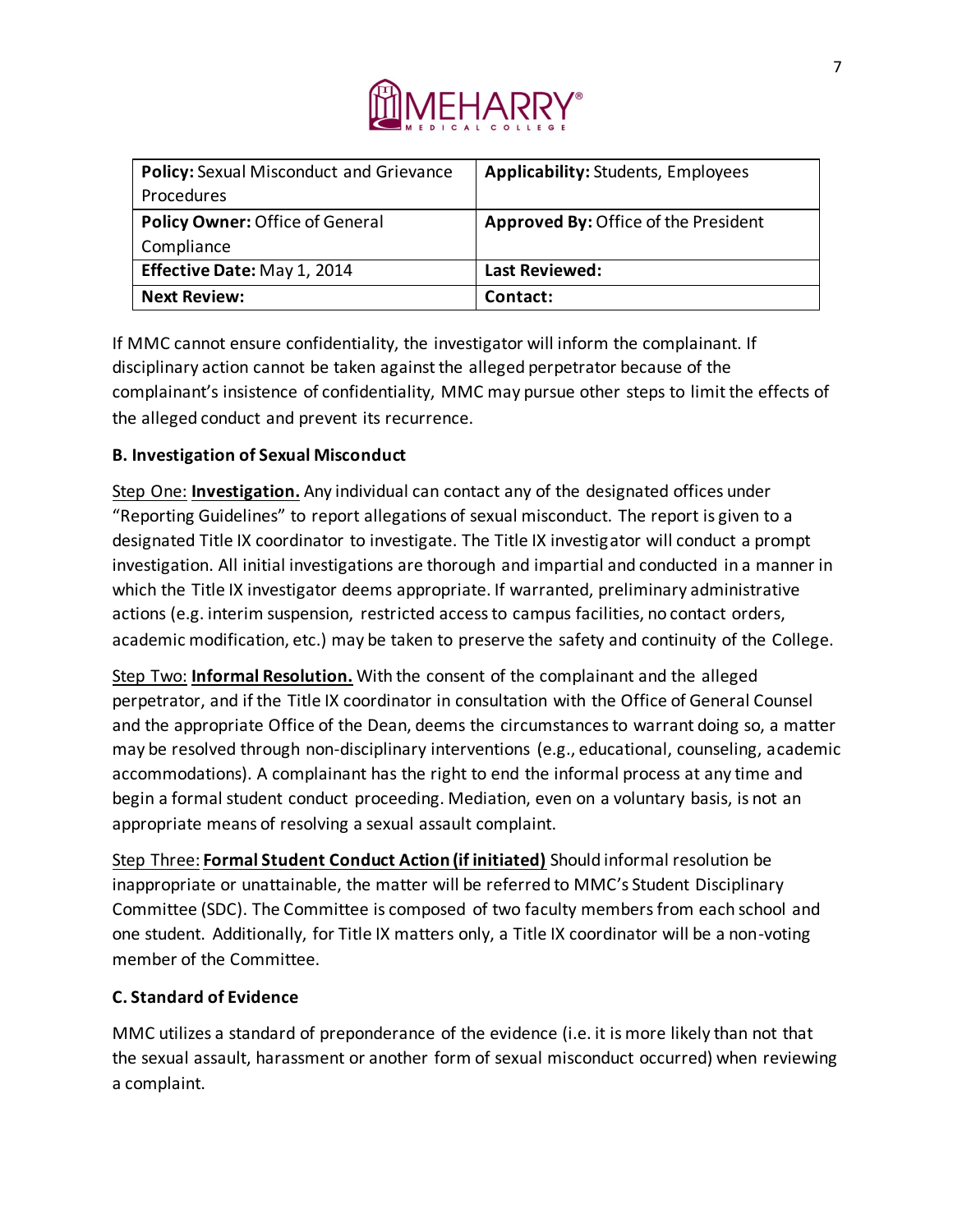

| <b>Policy:</b> Sexual Misconduct and Grievance | <b>Applicability: Students, Employees</b> |
|------------------------------------------------|-------------------------------------------|
| <b>Procedures</b>                              |                                           |
| Policy Owner: Office of General                | Approved By: Office of the President      |
| Compliance                                     |                                           |
| Effective Date: May 1, 2014                    | <b>Last Reviewed:</b>                     |
| <b>Next Review:</b>                            | Contact:                                  |

## **D. Disciplinary Sanctions**

The specific sanctions available to the SDC many differ depending on the circumstances of the matter being addressed. In general, however, sanctions imposed upon students determined to have violated this policy can include a range of sanctions including, but not limited to, warning, censure, education/counseling, disciplinary probation, suspension or dismissal.

### **E. Notification**

When the conduct involves allegations of a crime of violence or a non-forcible sex offense, MMC is required to simultaneously provide written notification of the final results of a disciplinary proceeding against the alleged perpetrator to both the victim and the alleged perpetrator, regardless of whether MMC concluded that a violation was committed.

### **F. Support Resources**

Many services, including resources for medical and emotional wellbeing, are available to victims of sexual assault, harassment and other forms of sexual misconduct. Contact information and general advice on how to seek assistance for yourself or another person who has been a subject of sexual assault, harassment or any other sexual misconduct can be obtained from one of the offices listed below.

### Title IX Coordinator Offices

Office of the General Counsel: 615.327.6552 or 615.327.6921 Registrar's Office/Student Services 615.327.6806 Office of Human Resources: 615.327.6336 Support Resources Campus Security- 615.327.6254 Counseling Services and Office of the Chaplain: 615.327.6975

**Meharry Medical College Hotline Number: 1.888.695.1534**